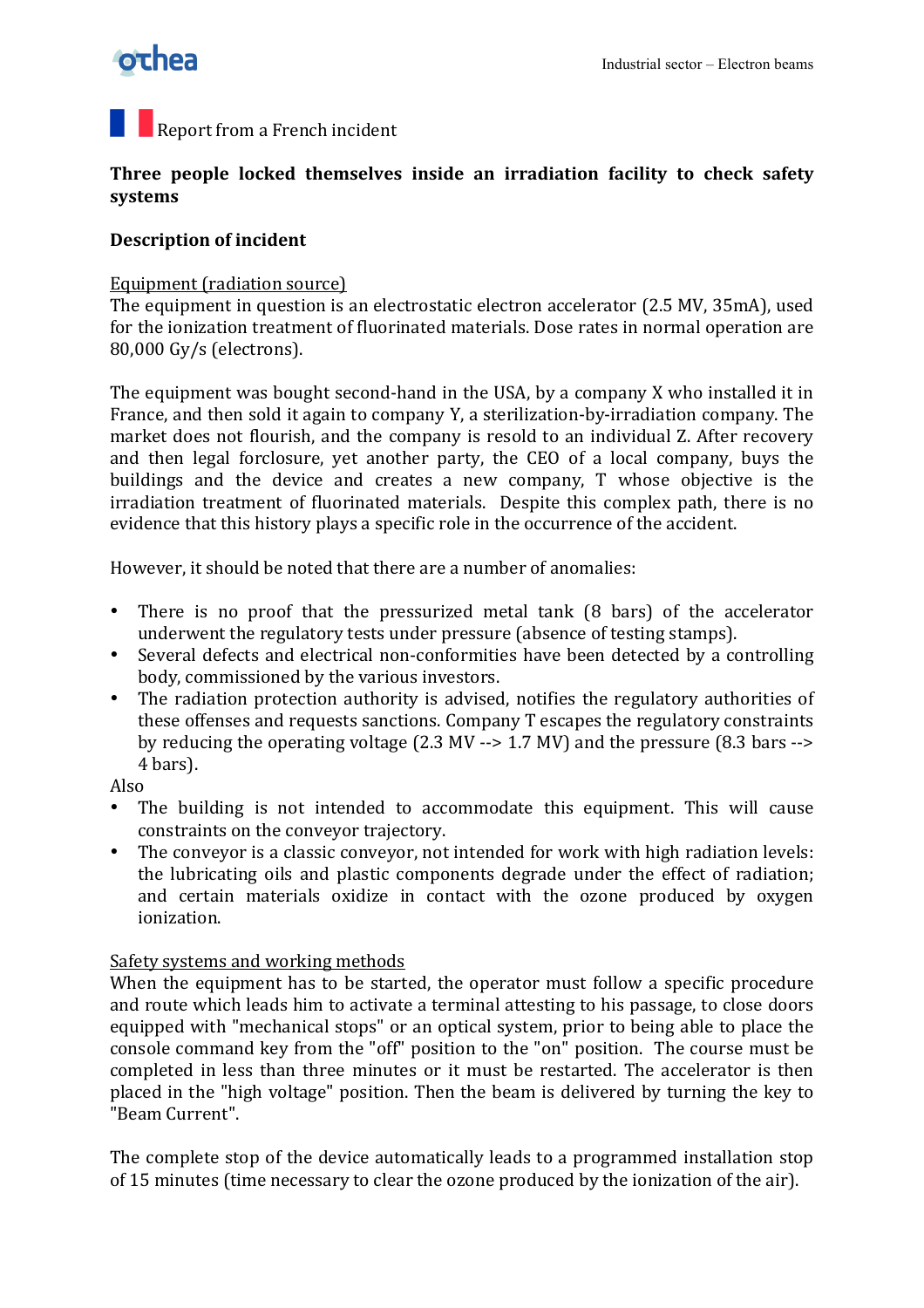

To avoid the delay associated with this safety feature, before intervening to fix a ventilation duct located directly below the electron beam scanning device (see  $2<sup>nd</sup>$ accident below), the decision was taken to leave the command key in the "high voltage" position. In this position, the power supply to the tungsten filament (source of electrons) is cut, but the high voltage accelerator maintained. The residual current is very low, but dose rates of around 0.1 Gy/s remain.

In addition, to enter without passing through the metal door (which would stop the installation), the persons involved are accustomed to passing through the conveyor exit which does not have an intrusion detector.

#### Two accidents occurred:

#### 1<sup>st</sup> accident

- An aluminum container, containing fluorinated products, sticks in the scanner. The products ignite, and the scanner's titanium window is damaged and will have to be replaced.
- The team leader C equipped with a mask to protect himself from the hydrofluoric acid (created by interaction of the water steam and fluorine released by the products), goes into the irradiation room to extinguish the fire.
- The origin of the blockage comes from the general design of the conveyor system, the relatively small size of the containers in relation to the width of the conveyor (the containers tend to cross), and the warping of the containers from the heat.

#### **2nd!accident**

- The aluminum vent duct in question was weakened by radiation. It is brittle and friable. It has already been repaired previously with adhesive tape.
- Mr. A enters through the conveyor exit to repair the vent duct. After 15 minutes of unsuccessful attempts, the team leader C sends Mr. B and, eventually, intervenes himself.
- On several occasions, the three people involved pass their hands, their forearms, their heads and backs under the scanner. Mr. A who was crouched also exposed his legs.

#### **Radiological!consequences**

The regulatory dosemeter films were not developed until after the appearance of the first symptoms of acute irradiation in the three accident victims (see below).

The dose equivalents measured are at the limits of total film darkness. Also, the values provided are only approximations.

In addition, these values do not represent the maximum doses sustained in so far as the dosimeters (worn on the chest) were not subject to the primary beam of electrons particularly when the parties involved passed their heads and their backs under scanner.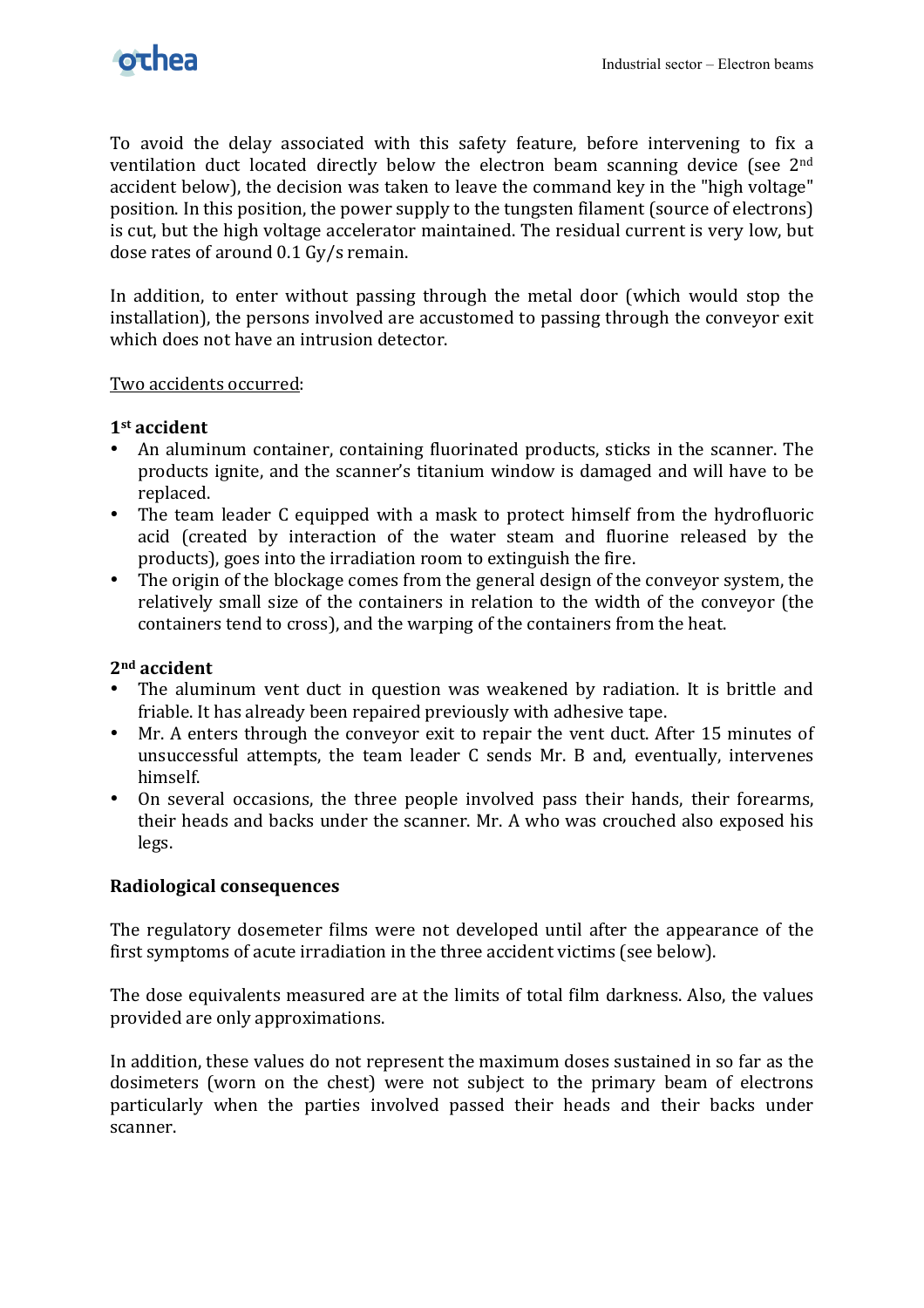| <b>Name</b> | <b>Skin</b> | Whole body |
|-------------|-------------|------------|
| Mr. A       | 40 Sv       | 1 Sv       |
| Mr. B       | 9 Sv        | $250$ mSv  |
| Team leader | 5 Sv        |            |

Two days after the accidents, the **team leader C** notices an abnormal discoloration of his hands and forehead. Shortly after, he progressively loses the hair on the top of his head. Two weeks after, he noted the presence of a blister on his right hand (lifting of the skin under which there was translucent fluid). The affliction then spread to both hands and forearms and then the thorax and the forehead. Radiological burns covered 14 per cent of the skin surface, but they did not require skin grafts.

**Mr. B** felt itching of the scalp as soon as the intervention ended (after 15 minutes). In a few days, he was abnormally tanned and lost his hair. 2 weeks later, the blisters descended onto his back and along his trunk. Radiological burns covered 25 per cent of the surface of the body. He was subjected to skin grafts.

Mr. A was the most severely affected –  $60\%$  of the body surface area was burned. These burns affected the head, the trunk, the shoulders, all of the left leg, the right thigh and both arms. For six months, including 6 weeks in a coma, he was placed in a sterile chamber. He received a 18 skin transplants.

#### Analysis of the causes of the incident

Two large causal chains can be identified: a chain related to the equipment design, and a chain linked to operator behavior.

#### Equipment and facility:

The conveyor and the ventilation were not designed to operate in intense radiation fields. Thus, regular failures occurred, requiring interventions.

The physical security measures are flawed, since you can enter via the conveyor exit chicane of the equipment. Such an entry is not without (conventional) risks, since it is necessary to climb the conveyor 3 times to reach the scanner.

NB: One of the doors integrated into the security chain did not have a lock, and was secured by a tool case or a broom.

The device was not notified to the Labor Inspectorate.

#### Behavior of the operators and company management:

According to testimonies gathered during the trial which followed the accident, the three operators had been accustomed to entering the facility by the equipment exit, following the example of the Executive Director. The reasons include the loss of time caused by the official procedure (productivity pressures), a misunderstanding of risks, and simply habit.

The staff had received no risk training, except perhaps chemical (fear of HF).